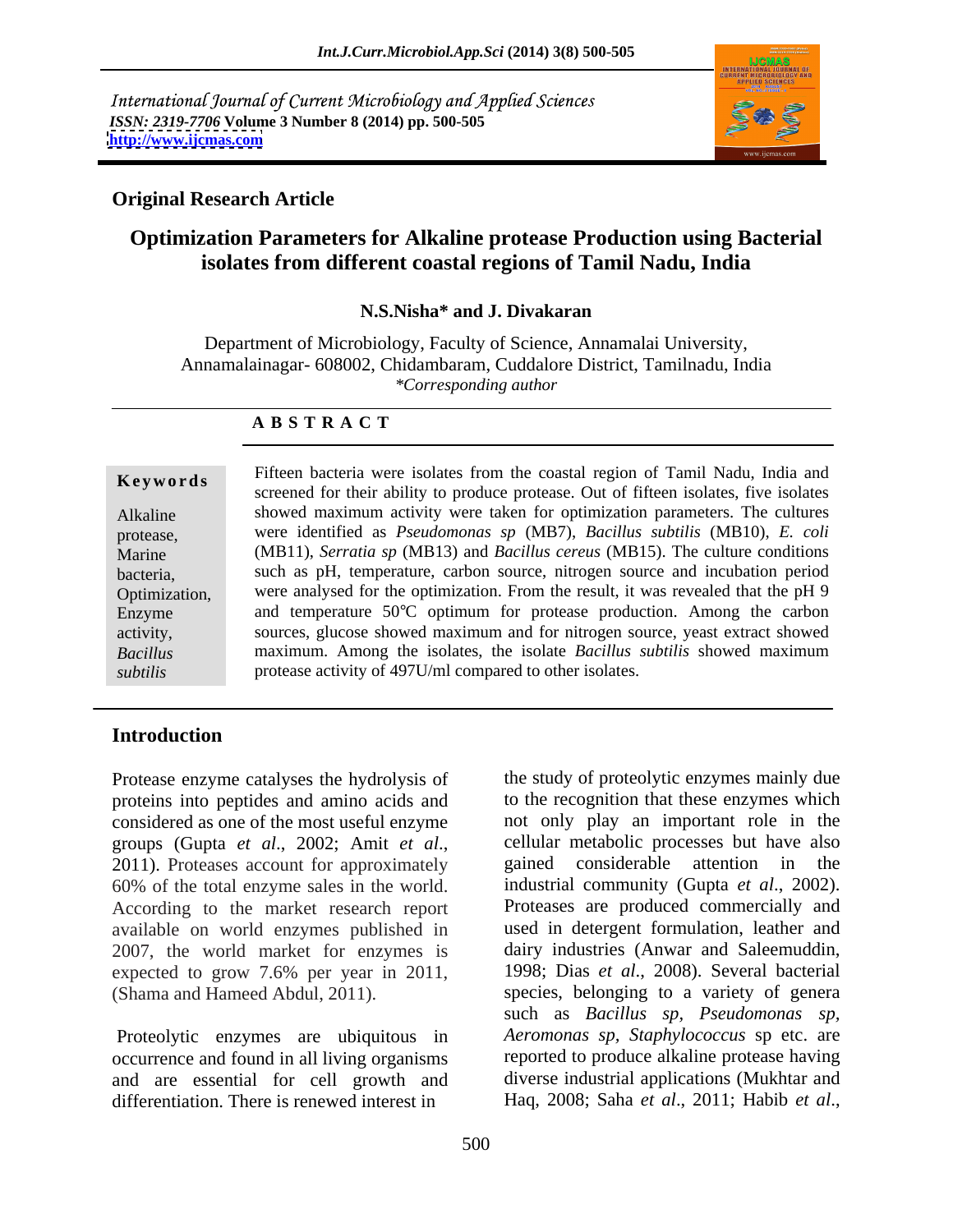group of bacteria that are involved in the bacterial culture. The inoculated medium enzyme industries and also *Bacillus subtilis* produce a variety of extracellular and protease producing microorganism from marine sample. The yield of extracellular enzyme is influenced by the physiochemical **Protease assay** conditions.

Hence, physiochemical parameters are Folin Lowry method (Lowry *et al.*, 1951). optimized for the maximum production of Protease activity is assayed by using 1 ml of protease. This study presents effect of 1% casein in 0.05 M Tris HCl buffer (pH different cultural conditions on production of protease from Bacteria isolated from

# **Screening and Isolation of Proteolytic**

water sample, 1.0 ml of the sample was mixed with 9.0 ml of distilled water and serial dilution was performed up to  $10^{-5}$ . spread on the surface of the Marine agar (Hi-media 2216); Triplicates were **Process ontimization for maximum** maintained for each dilution. The inoculated **protease production** plates were incubated at 37<sup>o</sup>C for 7-10 days.  $^{\circ}$ C for 7-10 days. Colonies developed after incubation were purified by repeated sub culturing on marine agar and finally, bacterial colonies with distinct characteristics such as pigmentation, size, opacity, elevation, margin and surface and medium to different pH values, for which<br>appearance (Yeon et al. 2005) were chosen and pre-autoclaved medium was prepared appearance (Yeon *et al.,* 2005) were chosen

Production medium contained (g/l) glucose **Effect** of temperature on protease 0.5gm, peptone 0.15gm, FeSO<sub>4</sub> 0.1gm, production KH2PO4 0.5gm, MgSO4 0.5gm. 10 ml of medium was taken in a 100 ml conical flask. The flasks were sterilized in autoclave at

2012; Ahmad and Ansari, 2013). Among  $121^\circ$  C for 15 min and after cooling the flask these *Bacillus subtilis* is the most important was inoculated with overnight grown intracellular protease (Nisha and Divakaran period, the culture medium was centrifuged 2014). The present study aims to isolate the at 5000 rpm for 15 min to obtain the crude bacterial culture. The inoculated medium was incubated at  $37^{\circ}$ C in shaker incubator <sup>o</sup>C in shaker incubator for 24 hr. At the end of the fermentation extract, which served as enzyme source.

### **Protease assay**

marine sample. 30 min. After 30 min, the reaction is **Materials and Methods** TCA. Mixture is centrifuged and 1 ml of **bacteria**<br>
0.5 ml Folin Ciocalteau Reagent. After 25-For isolation of marine bacteria from each the society are controlled in the Fourth of the Fourth of the second in the  $\frac{1}{15}$  is defined as the amount of protease which serial dilution was performed up to  $10^{-5}$ .<br>From this about 0.1ml of the aliquots was  $\frac{1 \text{ m} \cdot \text{m}}{2 \text{ m} \cdot \text{m}}$  and  $\frac{1 \text{ m}}{2 \text{ m}}$  and  $\frac{1 \text{ m}}{2 \text{ m}}$  and  $\frac{1 \text{ m}}{2 \text{ m}}$  and  $\frac{1 \text{ m}}{2 \text{ m}}$  and  $\frac{1$ Protease was determined by the method of Folin Lowry method (Lowry *et al*., 1951). Protease activity is assayed by using <sup>1</sup> ml of 1% casein in 0.05 M Tris HCl buffer (pH 7.8) as substrate. Casein solution is incubated with 0.5 ml of enzyme at 50ºC for terminated by the addition of 2 ml of 10% Supernatant was added to 5 ml alkaline reagent. This is preceded by the addition of 30 min, the colour developed is read at 750 nm against a reagent blank prepared in the same manner. One unit of protease activity liberates 1 ug of tyrosine min-1 under experimental conditions

### **Process optimization for maximum protease production**

### **Effect of pH on protease production**

for further characterization. individually at pH 7, 8, 9, 10, 11 and 12 and **Enzyme production medium** 37°C. The optimum pH for protease production was determined by adjusting the production medium to different pH values, for which pre-autoclaved medium was prepared inoculated with experimental bacterium at  $37^{\circ}$ C.

#### **Effect of temperature on protease production**

Production medium at pH9 was inoculated with overnight grown selected bacterial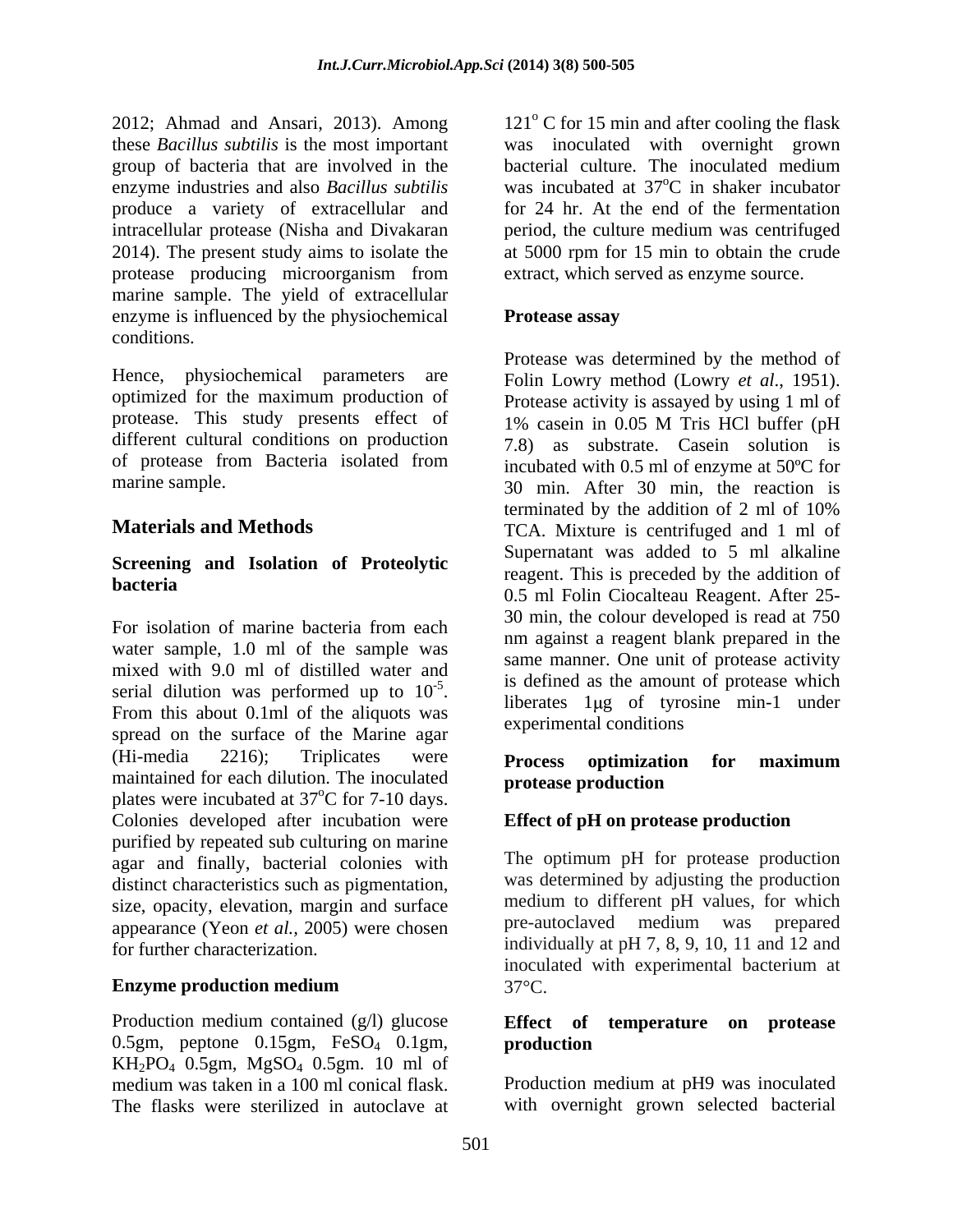### **Effect of carbon sources on protease production**  (Mukesh kumar *et al*., 2012).

The effect of various carbon sources such as starch, glucose, maltose, lactose, xylose and fructose was examined in the production

# **Effect of nitrogen sources on protease**

extract, beef extract, peptone, urea, ammonium sulphate were examined for their studies also<br>their offection protoges production<br>their offection protoges production their effect on protease production.

**Effect of incubation Period-** Production medium at pH 7 was inoculated with overnight grown selected bacterial strain. The broth was incubated at different time period from 24-72h. At the end of incubation period the cell free culture filtrate is obtained and used as enzyme source.

Protease producing bacteria were isolated from marine sample. Based on the characteristics the isolates were identified as *Pseudomonas sp, Bacillus subtilis, E.coli, Serratia sp* and *Bacillus cereus*

**Effect of pH:** All the five isolates were allowed to grow in media at different pH ranging from 7.0 to 12.0. Maximum enzyme activity was observed in medium of pH 9 for all thee cultures. Among the isolates, sources like beef extract, yeast extract, *Bacillus subtilis* showed maximum alkaline protease activity of 473.56U/ml followed by

strain. The broth was incubated at different the isolates *Serratia sp* and *E.coli*. The pH 7 temperatures from 30, 40, 50, 60, 70 and and 12 recorded minimum activity (Table.  $80^{\circ}$ C for 24 hr. At the end of incubation 1). However, all the organisms showed period the cell free culture filtrate is activity in all the pH level tested*.* However, obtained and used as enzyme source. majority of microorganisms producing alkaline proteases show growth and enzyme production under alkaline condition

medium. **production** The different nitrogen sources like as yeast 2005). El-Safey et al. (2004) reported the ammonium chloride, sodium nitrate and and characterization of protease enzyme **Effect of temperature:** Enzyme activity recorded at different temperatures revealed that the all the five isolates yielded <sup>o</sup>C (Table. 2). The temperature was found to influence extracellular enzyme secretion of the cell membrane (Rahman, <sup>R</sup> <sup>N</sup> *et al*., 2005). El-Safey *et al*. (2004) reported the same findings in production, purification and characterization of protease enzyme from *Bacillus sp.* Related studies also reported that protease production *Bacillus laterosporous* was best at 37  $\overline{C}$ (Usharani B and M Muthuraj 2010).

**Results and Discussion** the manufacture of the number of the series of 24 he incubation in morphological and biochemical incubation (Table 3). For commercial **Effect of Carbon source**: Various sources of Carbon such as Glucose, Fructose, Lactose, Xylose and Sucrose were used to replace Glucose which was the original carbon source in growth media. Results obtained were showed that, Glucose brought the highest protease production compared to other carbon sources at 24 hr incubation in *Bacillus subtilis*. Fructose and sucrose also showed high protease production at 24 hr of incubation (Table 3). For commercial production, sugars like fructose, lactose, mannitol, sucrose will be prohibitive due to their cost. Similar findings were observed by Jedeja and Bhatiya (2010) in optimization of environmental and nutritional factors for alkaline protease production.

> **Effect of Nitrogen Source**: The nitrogen ammonium sulphate, ammonium chloride, urea and peptone were used.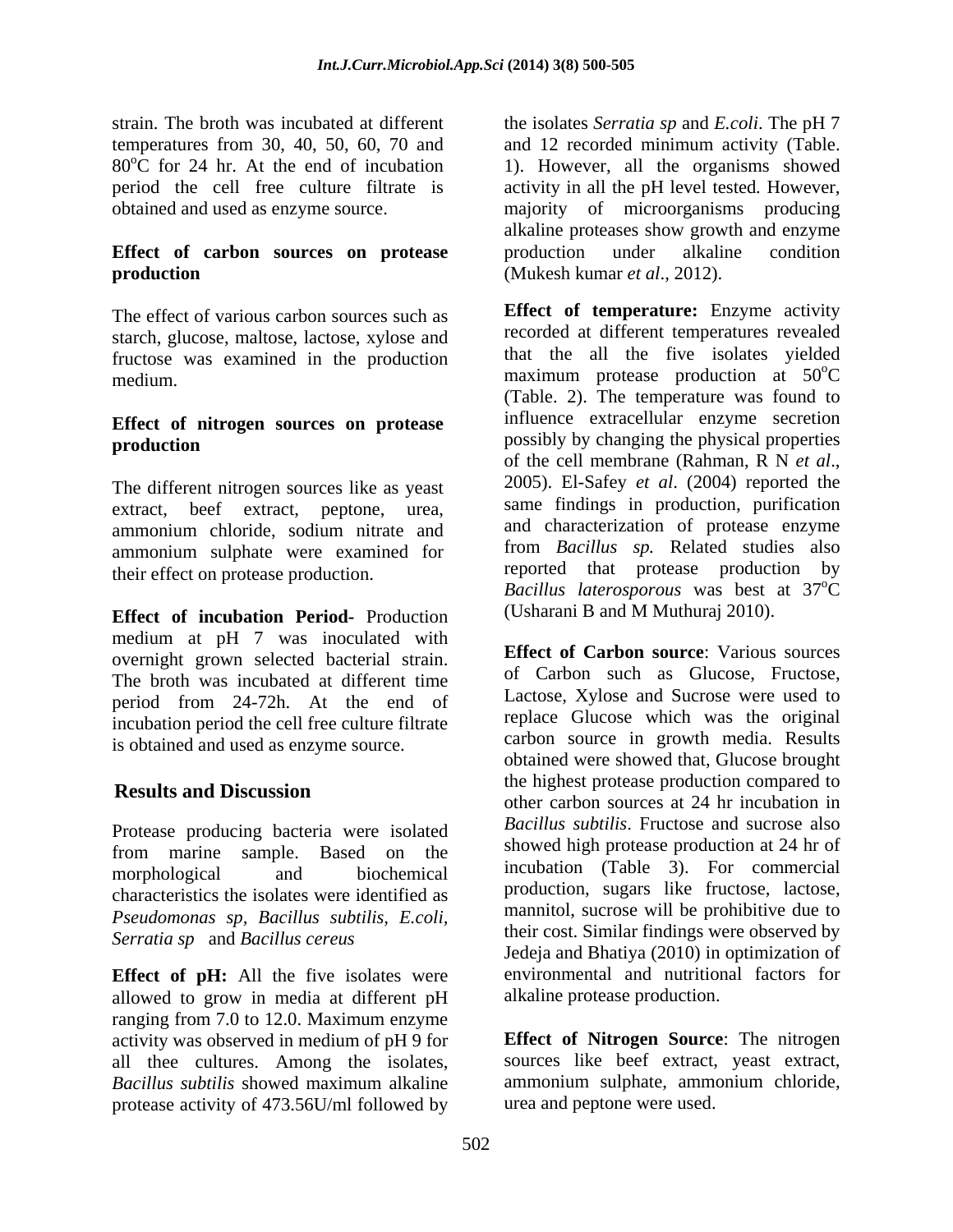|                           |                      |             | <i>Enzyme activity</i> (U/ml) |                            |        |
|---------------------------|----------------------|-------------|-------------------------------|----------------------------|--------|
| $\mathbf{p}^{\mathrm{H}}$ | Pseudomonas Bacillus |             |                               | E.coli Serratiasp Bacillus |        |
|                           |                      | sp subtilis |                               |                            | cereus |
| pH7                       | 155.39               | 158.45      | 150.09                        | 153.21                     | 148.35 |
| pH8                       | 241.45               | 265.15      | 244.13                        | 238.91                     | 235.15 |
| pH9                       | 400.53               | 423.56      | 409.07                        | 410.12                     | 401.56 |
| pH10                      | 363.72               | 381.61      | 369.34                        | 361.56                     | 340.61 |
| pH11                      | 250.79               | 262.12      | 247.23                        | 246.11                     | 222.12 |
| pH12                      | 128.09               | 132.12      | 123.82                        | 121.31                     | 114.33 |

## **Table.1** Effect of pH on the proteolytic activity

**Table.2** Effect of temperature on the proteolytic activity

|                |                      | <i>Enzyme activity</i> (U/ml) |        |                            |        |  |
|----------------|----------------------|-------------------------------|--------|----------------------------|--------|--|
| Temperature    | Pseudomonas Bacillus |                               |        | E.coli Serratiasp Bacillus |        |  |
|                | SD                   | subtilis                      |        |                            |        |  |
| $30^{\circ}$ C | 150.66               | 188.01                        | 157.07 | 157.09                     | 156.45 |  |
| $40^{\circ}$ C | 205.73               | 251.12                        | 220.12 | 199.13                     | 225.15 |  |
| $50^{\circ}$ C | 400.54               | 471.34                        | 445.15 | 449.37                     | 438.56 |  |
| $60^{\circ}$ C | 261.74               | 353.11                        | 337.92 | 339.34                     | 351.61 |  |
| $70^{\circ}$ C | 243.65               | 267.67                        | 222.56 | 247.32                     | 242.12 |  |
| $80^{\circ}$ C | 123.76               | 112.21                        | 91.09  | 93.89                      | 92.42  |  |

**Table.3** Effect of different carbon source on the proteolytic activity.

|               | <i>Enzyme activity</i> (U/ml) |          |        |                   |                 |
|---------------|-------------------------------|----------|--------|-------------------|-----------------|
| Carbon source | Pseudomonas Bacillus          |          |        | E.coli Serratiasp | <b>Bacillus</b> |
|               | SD                            | subtilis |        |                   | SD              |
| Lactose       | 87.17                         | 100.43   | 96.90  | 94.54             | 97.35           |
| Fructose      | 223.51                        | 230.23   | 221.31 | 209.71            | 201.60          |
| Glucose       | 448.47                        | 494.78   | 446.70 | 433.21            | 434.31          |
| Sucrose       | 268.74                        | 298.45   | 267.12 | 286.90            | 262.53          |
| Xylose        | 85.12                         | 93.52    | 88.33  | 84.67             | 72.58           |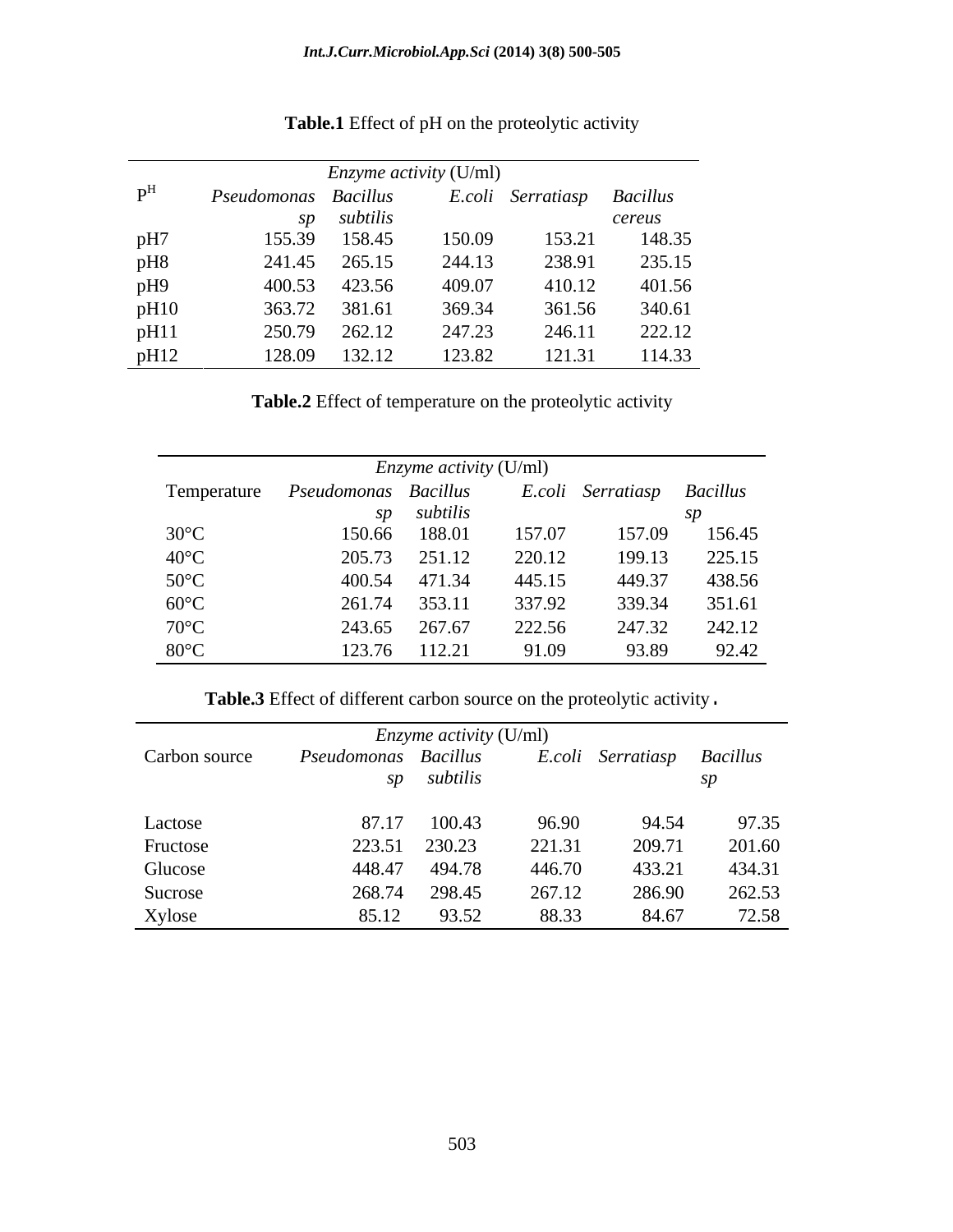|                 | <i>Enzyme activity</i> ( $U/ml$ ) |          |        |                   |                    |
|-----------------|-----------------------------------|----------|--------|-------------------|--------------------|
| Nitrogen source | Pseudomonas Bacillus              |          |        | E.coli Serratiasp | <b>Bacillus</b> sp |
|                 | SD                                | subtilis |        |                   |                    |
| Peptone         | 128.89                            | 235.90   | 150.65 | 166.75            | 151.09             |
| Yeast extract   | 412.32                            | 498.12   | 434.00 | 444.16            | 425.78             |
| Ammonium        | 139.34                            | 189.34   | 162.87 | 160.84            | 167.16             |
| chloride        |                                   |          |        |                   |                    |
| Ammonium        | 111.19                            | 127.15   | 118.23 | 102.51            | 102.02             |
| sulphate        |                                   |          |        |                   |                    |
| Sodium nitrate  | 88.13                             | 109.31   | 96.01  | 80.45             | 78.12              |
| Urea            | 73.78                             | 92.24    | 59.13  | 79.09             | 50.12              |
| Beef extract    | 418.42                            | 481.72   | 439.07 | 444.09            | 454.5              |

**Table.4** Effect of Nitrogen Source on the proteolytic activity

The result revealed that the best nitrogen exponential growth phase (Dawson, P.S.S. activity compared to other sources of enzyme synthesis together with auto in the line with the findings of shafee *et al.*, growth.<br>2005, who reported that beef extract among nitrogen sources lead to a high proteolytic

**Effect of Incubation Period:** Enzyme synthesis is related to cell growth and microorganisms. Of all the isolates incubation period and enzyme production that the protease production proceeded at a all the isolates (Table.5). Under most growth extracellular protease during the post been widely used in the detergent industry.

sources were beef extract and yeast extract *et al*., 1969). Further incubation resulted in a for *Bacillus subtilis* (Table. 4) respectively sharp decline in the enzyme production. which showed highest level of protease This decline might be due to cessation of organic nitrogen. Among the inorganic proteolysis. Similar findings were also nitrogen studied ammonium chloride was reported by some workers (Olajuiyigbe, F.M found to be the best for the *Bacillus subtilis et al*., 2005) in which maximum enzyme isolates. The result of our present study are production were observed at 48 hours of enzyme synthesis together with growth. The contract of the contract of the contract of the contract of the contract of the contract of the contract of the contract of the contract of the contract of the contract of the contract of the contract of the co

the different organic nitrogen sources The present study concluded that the ammonium chloride among the inorganic bacterial isolate produce protease at alkaline activity by *Bacillus sp.,* at 48hrs of greatly regulates the growth and production incubation period. of proteases. The results in this study on therefore there is a co-relation between evaluated, the highest protease activity was (Kaur, M *et al*., 1998). The results revealed produced by *Bacillus* species are by far the slower rate after which it increased sharply industrially exploited. The results presented reaching a maximum value at 48 hours for here are in agreement with the literature, as conditions, *Bacillus* species produce good alkaline protease producers and have culture conditions and different factors different factors will be useful during further production of protease by these microorganisms. Of all the isolates obtained from *Bacillus subtilis*. Proteases most important group of enzymes being several *Bacillus subtilis* are known to be